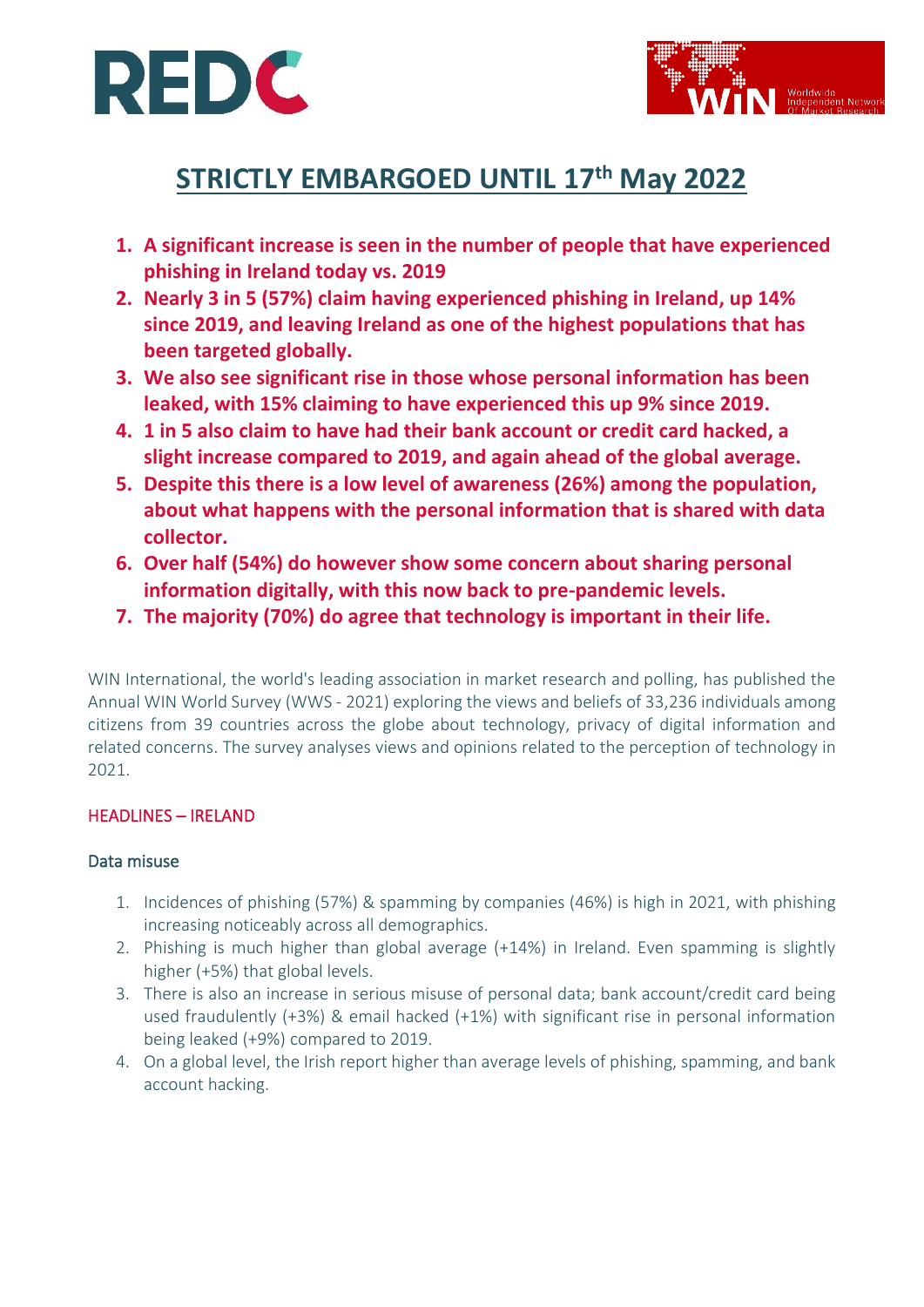#### Sharing personal information digitally

- 1. More than half (54%) state concern about sharing personal information digitally.
- 2. This has increased significantly since 2020 (+8%), with this growth highest among those aged 55+ and those from Munster. Compared to the global average, the Irish report higher level of concerns about personal information sharing.
- 3. Only 1 in 4 claim to be aware of what happens with their personal information shared with the data collector, suggesting the need for more transparency. The knowledge level remains relatively low despite this improving since last year, particularly amongst women and lower social grades.
- 4. This understanding of personal information sharing is weaker in Ireland when compared to the global average (-7%).

### Technology in your life

- 1. 70% say that technology is an important element in their life, with this being stronger among younger adults & those from ABC1.
- 2. Compared to the global numbers, Ireland is behind the average of 76%.

### Richard Colwell, CEO of RED C Research and Vice-President of WIN International Association, said:

*"There must be a significant concern about the rising threat of phishing and data fraud in Ireland, as claimed experience of both rise strongly and are well above the global average. Despite this many are unsure of how data they give is handled, and though many are concerned is it important that Irish consumers better understand the risks."*

## HEADLINES WORLD

#### Sharing personal information digitally

- 1. Almost half of the global population (48%) is concerned about sharing personal information digitally, a percentage that increased by three points compared to last year (45%). The level of concern increases among men and women as well: women, from 47% to 50% and men, from 43% to 47%. The increased frequency of online purchases and bank transactions in times of pandemic may have played a role in this scenario: providing private data, without a good virtual security system, can lead to theft or manipulation of personal data for illicit acts.
- 2. More than half of the American continent (54%) feels concerned about sharing their information digitally, a stable result compared to last year. Africa and MENA are regions that experienced the bigger increase compared to last year's results, raising the level of concern of 22 and 15 percentage points respectively.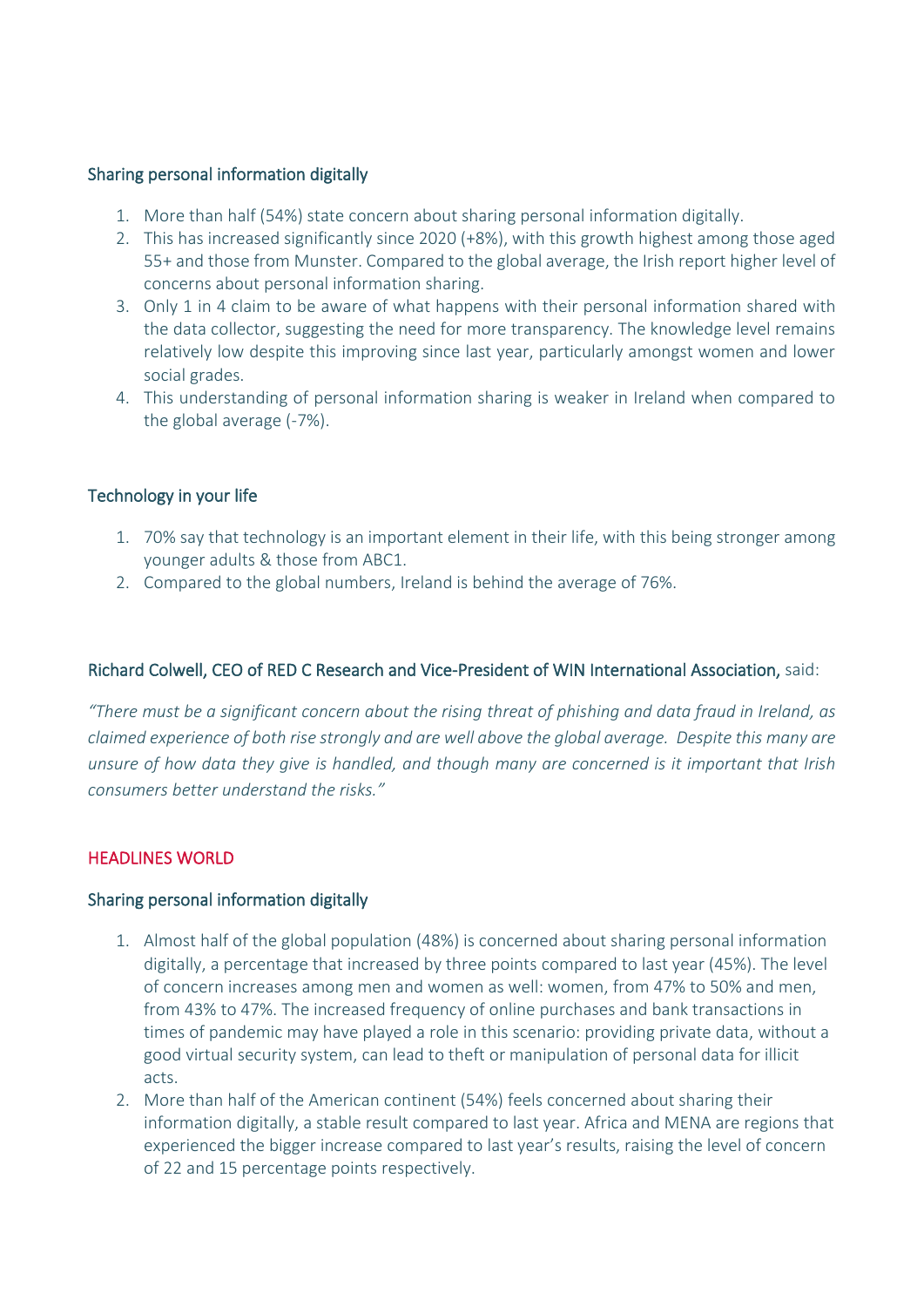- 3. On a country-by-country level, Brazil (72%), China (71%) and Turkey (61%) are the countries that are most concerned about sharing their information digitally. While Lebanon (31%), the Palestinian Territories (30%) and Germany (29%) seem to worry less. Results by country should also be interpreted together with the national context: for example, the local discussions in China regarding the Personal Information Protection Law have played an important role in shaping people's opinion on the topic.
- 4. Awareness on what will happen with personal information after it is shared with a data collector
- 5. The rising level of concern about sharing personal information online goes hand in hand with an increased awareness about what happens to our data once is shared.
- 6. One third of the global population (33%) say they know what happens with their data, +6% compared to 2020. Although the share increased, there is still a significant majority that ignores the future usage of their personal data.
- 7. China (71%), India (51%) and Brazil (49%) have the highest percentages of awareness of the usage of shared personal data, while Japan (16%), Finland and South Korea (each with 9%) show the lowest results.

## Technology in our life

- 1. More than three quarters of the global population (76%) consider that technology is very important in our lives, especially younger generations (82% among 18-24 and 25-34), students (87%) and those with a higher educational level (masters and PhDs). The pandemic might have influenced these results too: in the toughest months, technology was our way to look at the external world, and for students and young people probably even more.
- 2. Technology for people in Africa seems to be fundamental, with 90% of the population considering it extremely or very important. Many countries follow the same trend: Indonesia (98%), Serbia (95%) and India (94%) perceive technology as an essential element in their daily lives, while Ecuador (61%), Poland (60%) and France (50%) consider it important, but not vital.

## Data misuse

1. According to the results, 7 out of 10 respondents were victims of data misuse (Spamming or/and phishing). Aggressive misuses like personal data leak, email hacked and financial hack were luckily experienced by fewer people (12%, 11% and 11%, respectively); still 34% experimented at least one of the above (compared to 29% in 2019). People from United States (71%), Hong Kong (64%) and Mexico (63%) seem to have had privacy issues more than people in other countries.

## Vilma Scarpino, President of WIN International Association, said:

*"The impact of the technology in our life has been growing since many years now, but it's also changing our habits and our perception of the consequences of its misuse. Despite more people are aware of the destination of the personal information they share online, the level of concern does not decrease accordingly: knowing what happens with our data, doesn't mean we're not sceptical or worried about it. On top of that, there are still many people ignoring the consequences of online behaviour: knowledge still needs to increase in order to have fully aware customers and consumers,*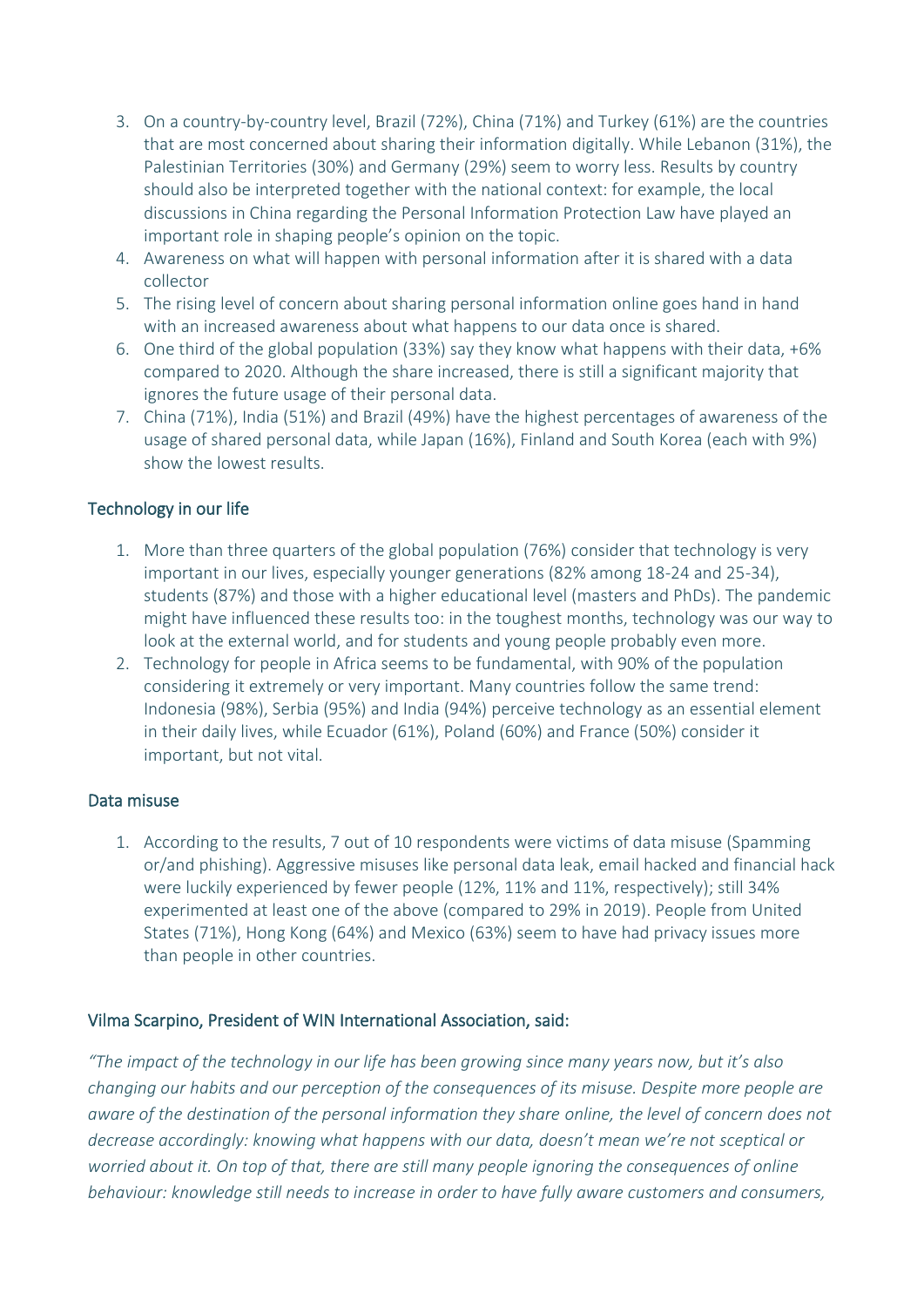*and it really needs to increase, considering more than three out of four people consider technology an important part of their life "*

-ENDS-

## Media enquiries:

IRELAND DATA Richard Colwell, C.E.O., RED C Research Derek Bell, Project Manager, RED C Research +35318186316 info@redcresearch.ie

WORLDWIDE DATA Elena Crosilla, WIN Coordinator +39 335.62.07.347 E-mail: [coordinator@winmr.com](mailto:coordinator@winmr.com)

## NOTES FOR EDITORS

### Methodology:

The survey was conducted in 39 countries using CAWI / online survey methods.

### Sample Size and Mode of Field Work:

A total of 33,236 people were interviewed. See below for sample details. The fieldwork was conducted during October 15th and December 18th, 2021. The margin of error for the survey is between 4.4 and 2.5 at 95% confidence level.

The global average has been computed according to the covered adult population of the surveyed countries.

### About WIN:

The Worldwide Independent Network of Market Research (WIN) is a global network conducting market research and opinion polls in every continent.

### Our assets are:

- Thought leadership: access to a group of the most prominent experts and business entrepreneurs in Market Research, Polling and Consultancy
- Flexibility: tailor-made global and local solutions to meet clients' needs
- Innovation: access to the latest strategic consultancy, tool development and branded solutions
- Local experts: access to a network of experts that truly understand the local culture, market and business needs
- Trust: highest quality of talented members in all countries covered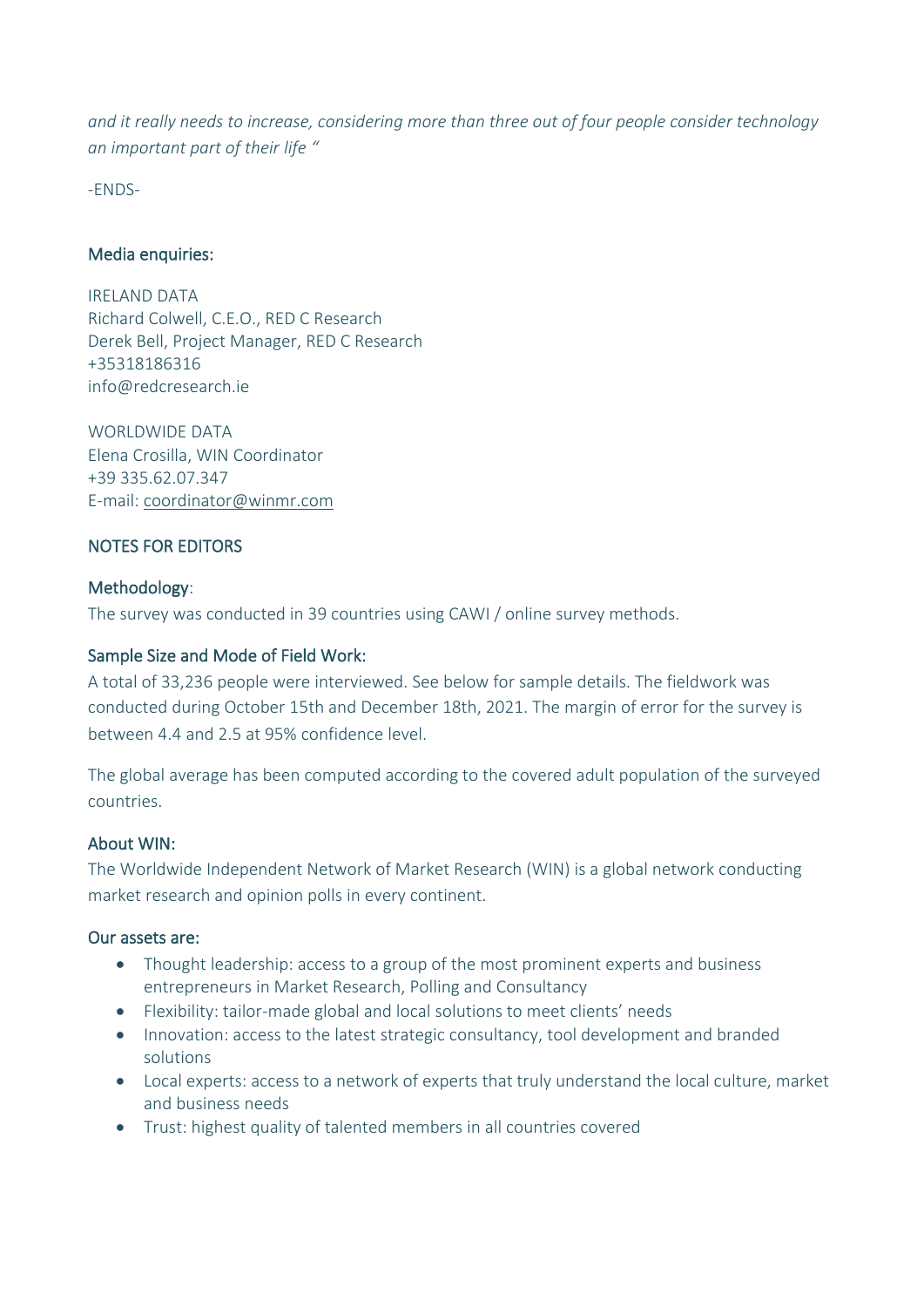In the years, WIN has demonstrated wide competences and ability to conduct multi-country surveys following the highest standards requested by the market. The accumulated expertise of the Association is formidable: among others, researched themes are gender equality and young people, communication and media research, and brand studies.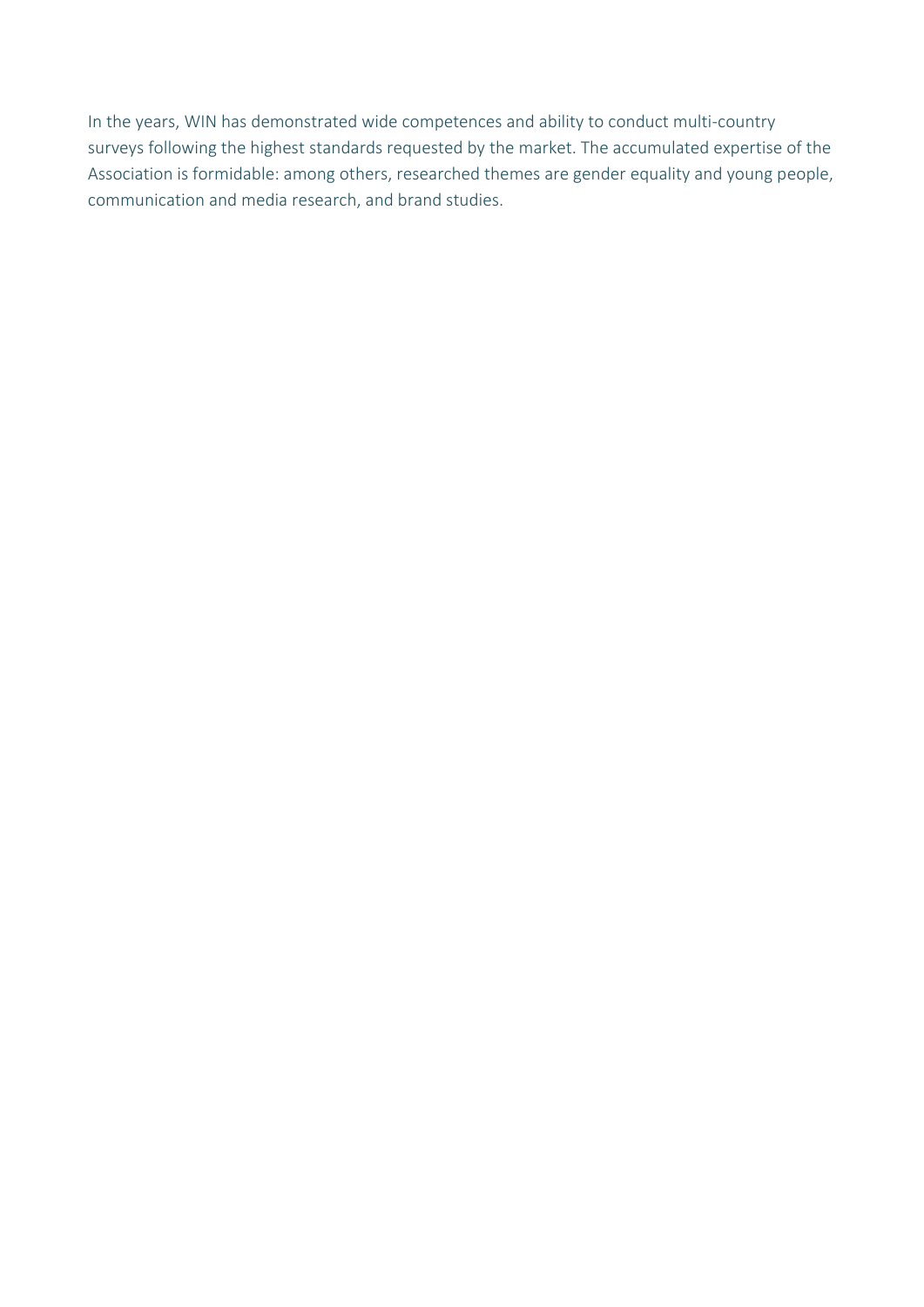## **Methodology Sheet**

|              | <b>Country</b>                | <b>Company Name</b>                            | <b>Methodology</b> | <b>Sample</b> | <b>Coverage</b>                    | 2021<br><b>Fieldwork Dates</b> |
|--------------|-------------------------------|------------------------------------------------|--------------------|---------------|------------------------------------|--------------------------------|
| $\mathbf{1}$ | Argentina                     | Voices Research &<br>Consultancy               | CAWI               | 821           | National                           | Nov 11-24                      |
| $\mathbf{2}$ | <b>Brazil</b>                 | Market Analysis Brazil                         | CAWI               | 1153          | <b>National</b>                    | Nov 16 - Dec 7                 |
| 3            | Canada                        | <b>LEGER</b>                                   | CAWI               | 1001          | National                           | Nov 11-23                      |
| 4            | <b>Chile</b>                  | Activa Research                                | CAWI               | 1216          | National - urban                   | <b>Nov 2-8</b>                 |
| 5            | China                         | WisdomAsia                                     | online             | 1000          | National Tier-1 &<br>Tier-2 cities | Nov 30- Dec 7                  |
| 6            | Croazia                       | <b>Mediana Fides</b>                           | CAWI               | 516           | National                           | Nov 24-30                      |
| 7            | Colombia                      | Centro Nacional de<br>Consultoría              | <b>CATI</b>        | 775           | National                           | Nov $10 - Dec$<br>10           |
| 8            | <b>Denmark</b>                | Norstat Denmark                                | CAWI               | 510           | National                           | Nov 11-22                      |
| 9            | <b>Ecuador</b>                | <b>CEDATOS</b>                                 | FACE-TO-FACE       | 730           | National                           | Dec 1 - 9                      |
| 10           | <b>Finland</b>                | Taloustutkimus Oy                              | CAWI               | 1042          | National<br>excluding Aland        | Oct 18-25                      |
| 11           | <b>France</b>                 | <b>BVA</b>                                     | CAWI               | 1001          | National                           | Nov 24-25                      |
| 12           | Germany                       | Produkt+Markt                                  | CAWI               | 1000          | National                           | Oct 29 - Nov 8                 |
| 13           | <b>Greece</b>                 | <b>Alternative Research</b><br>Solutions       | CAWI               | 505           | National                           | <b>Nov 5-9</b>                 |
| 14           | <b>Hong Kong</b>              | <b>Consumer Search Group</b><br>(CSG)          | CAWI               | 524           | Territory wide                     | Nov 19-30                      |
| 15           | India                         | DataPrompt International<br>Pvt. Ltd.          | CAWI               | 1000          | National                           | Nov 26 - Dec 8                 |
| 16           | Indonesia                     | Deka Marketing Research                        | CAWI               | 689           | National                           | Nov 8 - Dec 12                 |
| 17           | <b>Republic of</b><br>Ireland | RED C Research &<br><b>Marketing Ltd</b>       | CAWI               | 1020          | National                           | <b>Nov 4-9</b>                 |
| 18           | <b>Italy</b>                  | <b>BVA Doxa</b>                                | CAWI               | 1000          | National                           | Oct 25-29                      |
| 19           | Japan                         | Nippon Research Center,<br>LTD.                | CAWI               | 1182          | National                           | Nov 8-16                       |
| 20           | Kenya                         | Mind Pulse Ltd                                 | F <sub>2F</sub>    | 1000          | National                           | Nov $15 - Dec$<br>6            |
| 21           | Lebanon                       | <b>REACH SAL</b>                               | <b>CATI</b>        | 500           | National                           | Oct 28 - Nov 24                |
| 22           | <b>Malaysia</b>               | <b>Central Force</b><br>International Sdn.Bhd. | CATI               | 1007          | National                           | Nov 1-18                       |